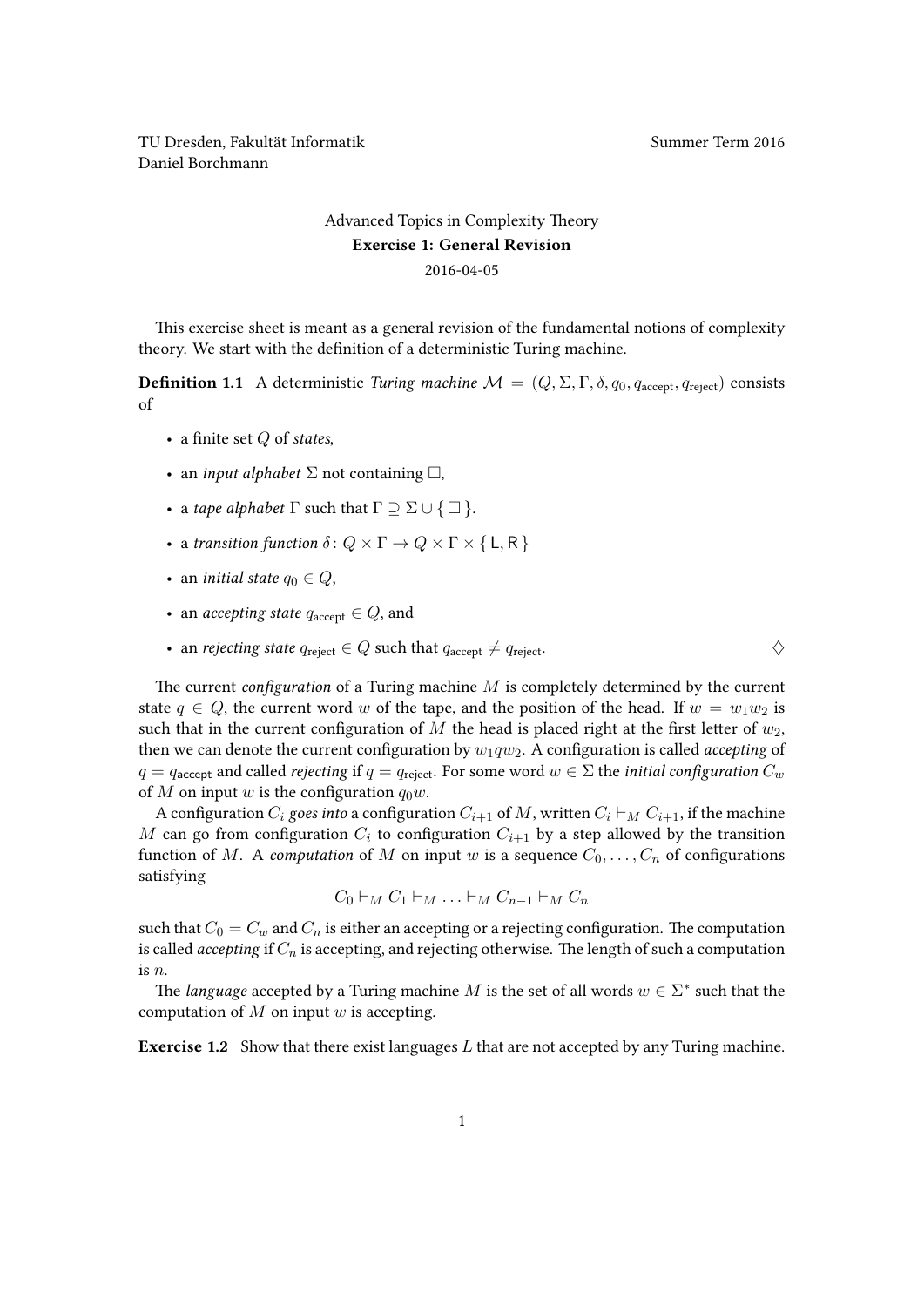The definition of Turing machines can be adapted in many ways. Two important examples are multi-tape Turing machines and non-deterministic Turing machines. Multi-tape Turing machines have more than one tape to work on. Non-deterministic Turing machines have instead of a transition function  $\delta$  a *transition relation* that specifies which transitions of the machine are valid. In general, a non-deterministic Turing machine can have more than one valid computation on a given input word. In contrast to deterministic Turing machines, a rejecting configuration of a non-deterministic Turing machine is a configuration that is either in state  $q_{reject}$ or for which no successor configuration exists. The language accepted by a non-deterministic Turing machine  $M$  is the set of all words  $w$  such that there exists an accepting computation of  $M$  on input  $w$ .

Let  $f: \mathbb{N} \to \mathbb{N}$ . A Turing machine M is called  $f(n)$ -time bounded if for each word  $w \in \Sigma^*$ of length n the length of each computation of M on input w is bounded by  $\mathcal{O}(f(n))$ . A Turing machine M is called  $f(n)$ -space bounded if it halts and every input, has a designated read-only input tape, and for each word  $w \in \Sigma^*$  of length n each tape in each configuration of each computation of M on w that is not the input tape never contains more than  $\mathcal{O}(f(n))$  letters.

**Exercise 1.3** Show that every language that can be accepted by an  $f(n)$ -space bounded deterministic Turing machine can also be accepted by an  $2^{\mathcal{O}(f(n))}$ -time bounded deterministic Turing machine.

The notion of time and space bounded Turing machines allows us to define our first complexity classes.

**Definition 1.4** Let  $f : \mathbb{N} \to \mathbb{N}$  and  $k \in \mathbb{N}_+$ . Then

- DTime<sub>k</sub>( $f(n)$ ) denotes the class of all languages accepted by an  $f(n)$ -time bounded ktape deterministic Turing machine;
- NTime<sub>k</sub>( $f(n)$ ) denotes the class of all languages accepted by an  $f(n)$ -time bounded ktape non-deterministic Turing machine;
- DSpace $_k(f(n))$  denotes the class of all languages accepted by an  $f(n)$ -space bounded  $k$ -tape deterministic Turing machine;
- NSpace $_k(f(n))$  denotes the class of all languages accepted by an  $f(n)$ -space bounded k-tape non-deterministic Turing machine.

$$
\begin{array}{rl} \mathsf{DTime}(f(n)) \coloneqq \bigcup_{k \in \mathbb{N}_+} \mathsf{DTime}_k(f(n)), \quad & \mathsf{NTime}(f(n)) \coloneqq \bigcup_{k \in \mathbb{N}_+} \mathsf{NTime}_k(f(n)), \\ \mathsf{DSpace}(f(n)) \coloneqq \bigcup_{k \in \mathbb{N}_+} \mathsf{DSpace}_k(f(n)), \quad & \mathsf{NSpace}(f(n)) \coloneqq \bigcup_{k \in \mathbb{N}_+} \mathsf{NSpace}_k(f(n)) \quad \diamondsuit \end{array}
$$

Based on this definition, we are now able to introduce some classical complexity classes.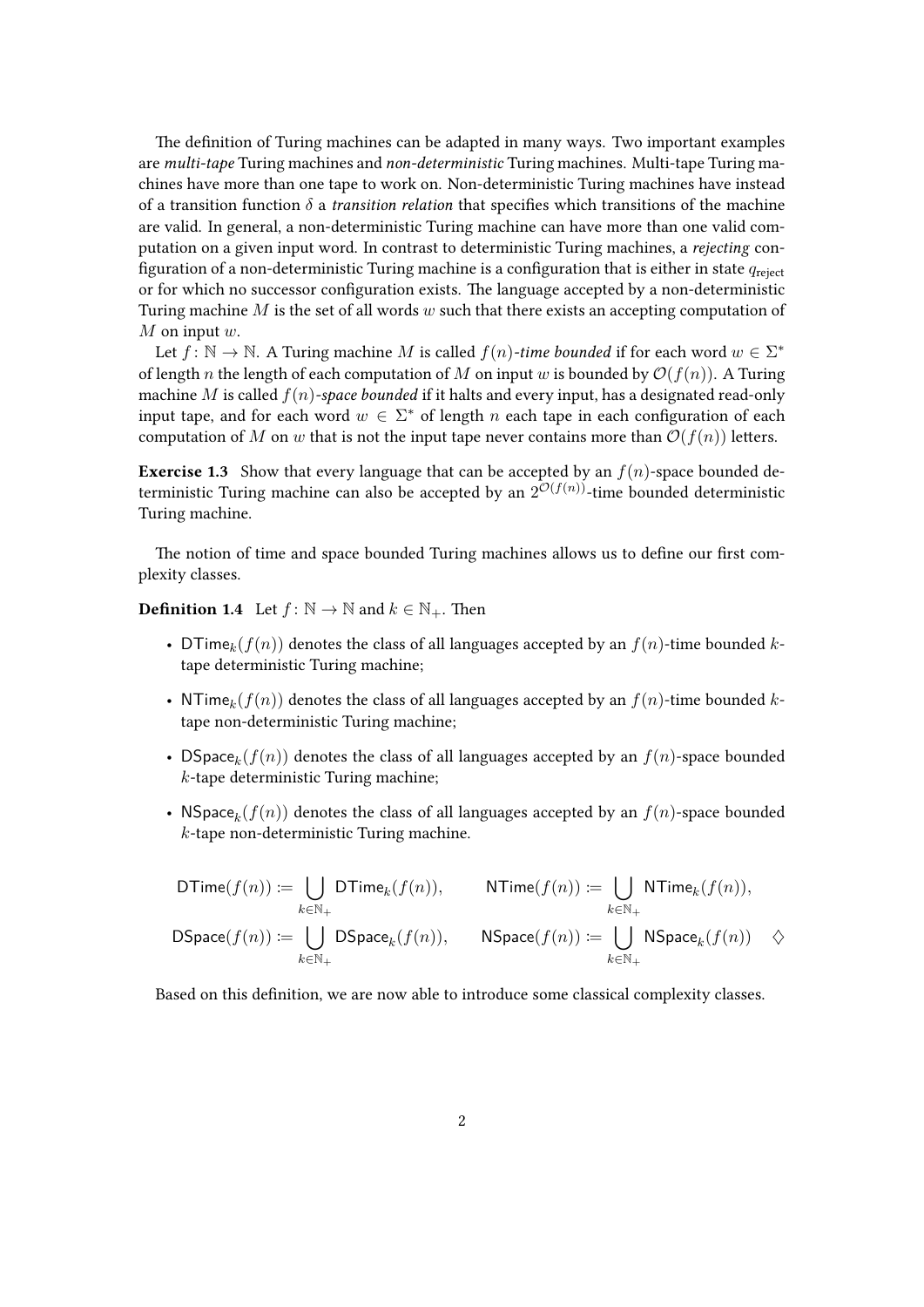$$
\begin{aligned} \mathsf{L} &= \mathsf{DSpace}(\log n), & \mathsf{NL} &= \mathsf{NSpace}(\log n), \\ \mathsf{P} &= \bigcup_{d \geq 1} \mathsf{DTime}(n^d), & \mathsf{PSpace} &= \bigcup_{d \geq 1} \mathsf{DSpace}(n^d), \\ \mathsf{NP} &= \bigcup_{d \geq 1} \mathsf{NTime}(n^d), & \mathsf{ExpTime} &= \bigcup_{d \geq 1} \mathsf{DTime}(2^{n^d}). \end{aligned}
$$

Of these, the class NP will receive the most attention during the course of this lecture. Therefore, different characterizations of NP will play an important role.

**Exercise 1.5** Show that  $L \in NP$  if and only if there exists a deterministic polynomial-time verifier for L, i.e., there exists a polynomial  $p(n)$  and polynomial-time bounded deterministic Turing machine M such that

$$
L = \{ x \in \Sigma^* \mid \exists y \in \Sigma^* : |y| \le p(|x|) \land (x, y) \in \mathcal{L}(M) \}.
$$

It is unknown whether  $P = NP$ , and thus we do not know if each problem in NP can be solved in polynomial time. To still certify that certain problems in NP are "more difficult" than others we use the notion of polynomial-time reductions.

**Definition 1.6** Let  $L_1, L_2 \subseteq \Sigma^*$  and let  $f : \Sigma^* \to \Sigma^*$ . We say that f is a reduction from  $L_1$ to  $L_2$  if and only if for all  $w \in \Sigma^*$  we have

$$
w \in L_1 \iff f(w) \in L_2.
$$

We say that  $f$  can be *computed in polynomial time* if there exists a deterministic polynomialtime bounded Turing machine with a designated output tape, such that on input  $w$  accepts with  $f(w)$  written on this output tape.

Finally f is a polynomial-time reduction (Karp-reduction) from  $L_1$  to  $L_2$  if and only if f is a reduction from  $L_1$  to  $L_2$  that can be computed in polynomial time. We write  $L_1 \leq_{\mathbf{p}} L_2$  if there exists a polynomial-time reduction from  $L_1$  to  $L_2$ .

Intuitively,  $L_1 \leq_p L_2$  means that solving  $L_1$  cannot be "much more difficult" than solving  $L_2$ . Thus, a problem  $L$  such that  $L' \leq_{\textsf{p}} L$  for all  $L' \in \textsf{NP}$  is at least as difficult as every problem in NP. We call such problems L NP-hard. NP-hard problems that are contained in NP are called NP-complete. Therefore, NP-complete problems can be regarded as the most difficult problems in NP. Surprisingly, those problems exist, and showing this is not even difficult!

Exercise 1.7 Show that the word-problem of nondeterministic polynomial-time Turing machines is NP-complete.

Another prominent problem known to be NP-complete is SAT, the satisfiability of propositional formulas in conjunctive normal form.

Theorem 1.8 (Cook-Levin) SAT is NP-complete.